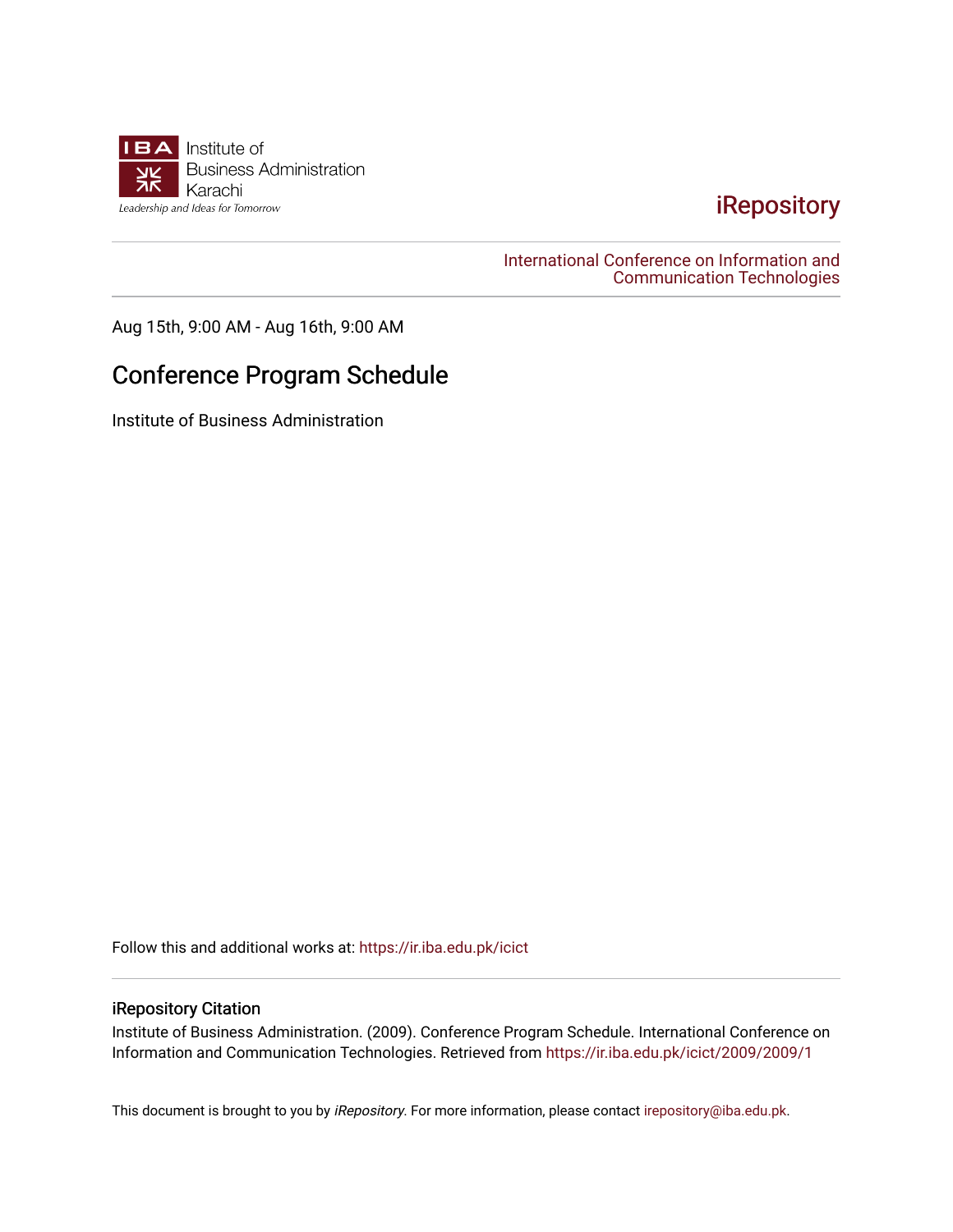#### **3rd International Conference on Information and Communication Technologies August 15th-16th 2009 Hotel Ramada Plaza, Karachi, Pakistan**

## **Saturday August 15th 2009**

| Time      | <b>Session</b>                                                                  | <b>Speaker</b>                   | <b>Hall</b>   |
|-----------|---------------------------------------------------------------------------------|----------------------------------|---------------|
|           |                                                                                 |                                  |               |
| 1000-1130 | <b>Inauguration</b>                                                             |                                  | <b>Eiffel</b> |
|           | Session Chair: Honorable Syed Qaim Ali Shah, Chief Minister, Sindh.             |                                  |               |
|           |                                                                                 |                                  |               |
| 0930-1000 | Arrival of Delegates and Guests                                                 | Received by Reception Committee  |               |
|           | Arrival of Chief Guest (Honourable Syed                                         |                                  |               |
| 1000      | Qaim Ali Shah, Chief Minister of Sindh)                                         | Received by Dean & Director, IBA |               |
| 1005      | Tilawat                                                                         |                                  |               |
|           | Welcoming Remarks by Dean & Director                                            |                                  |               |
| 1010      | <b>IBA</b>                                                                      |                                  |               |
| 1020-1030 | Introduction of Panelist to the Chief Guest   Multimedia Presentation           |                                  |               |
| 1030-1050 | Inaugural Address by the Chief Guest                                            |                                  |               |
| 1050-1115 | Opening Statement by Representatives of<br>the Various Sponsors                 |                                  |               |
| 1115-1125 | Presentation of Conference plaques to<br>representatives of conference sponsors |                                  |               |
|           | Presentation of Conference Memorabilia<br>to the Chief Guest & Delegates from   |                                  |               |
| 1125      | abroad                                                                          |                                  |               |

#### **1130-1200 Refreshments**

#### **1205 Chief Guest Departs**

| 1200-1400 | Keynote Session - I                        |                                                                     | <b>Eiffel</b> |
|-----------|--------------------------------------------|---------------------------------------------------------------------|---------------|
|           | Session Chair: Dr. Khalid J. Siddiqui      |                                                                     |               |
| 1200-1230 | Speech and Language Recognition            | Dr. Richard Harvey, University of East Anglia, UK                   |               |
|           | Strategic Computing on Complex             |                                                                     |               |
| 1230-1300 | <b>Networks</b>                            | Dr. Javed I. Khan, Kent State University, USA                       |               |
|           | Design and Analysis of Discrete Event      |                                                                     |               |
| 1300-1330 | System Using Colored Petri Nets            | Dr. Abbas K. Zaidi, George Mason University, USA                    |               |
|           | Intelligent Information Systems – Research |                                                                     |               |
| 1330-1400 | Agenda                                     | Dr. Abdul Ahad Siddiqui, Taibah University, Kingdom of Saudi Arabia |               |

#### **1400-1445 Lunch and Prayers**

| 1445-1645 | <b>Invited Speakers Session - I</b>                                       |                                                                      | Eiffel 1,2 |
|-----------|---------------------------------------------------------------------------|----------------------------------------------------------------------|------------|
|           | Session Chair: Dr. Abbas K. Zaidi                                         |                                                                      |            |
| 1445-1515 |                                                                           | Dr. Qasim Sheikh, ICT R&D Fund Company, Pakistan                     |            |
|           | Vehicular Ad-Hoc Network (VANET):<br><b>Enabling Secure and Efficient</b> |                                                                      |            |
| 1515-1545 | <b>Transportation System</b>                                              | Dr. Amir Qayyum, Mohammad Ali Jinnah University, Pakistan            |            |
|           | Problems of Learning & Teaching: A Case                                   |                                                                      |            |
| 1545-1615 | Study of Shortest Path Algorithms                                         | Dr. Ashraf Igbal, Lahore University of Management Sciences, Pakistan |            |
|           | A Qualitative Analysis of Pakistani                                       |                                                                      |            |
| 1615-1645 | Blogosphere                                                               | Dr. Zaheeruddin Asif, Institute of Business Administration, Pakistan |            |
|           |                                                                           |                                                                      |            |
| 1445-1645 | Networks - I                                                              |                                                                      | Eiffel 3   |
|           | Session Chair: Dr. Javed Khan                                             |                                                                      |            |
|           | Cooperative Friendship Networks through                                   |                                                                      |            |
| 1445-1505 | <b>SLAC with Newscast</b>                                                 | Anam Tarig, Usman Akram                                              |            |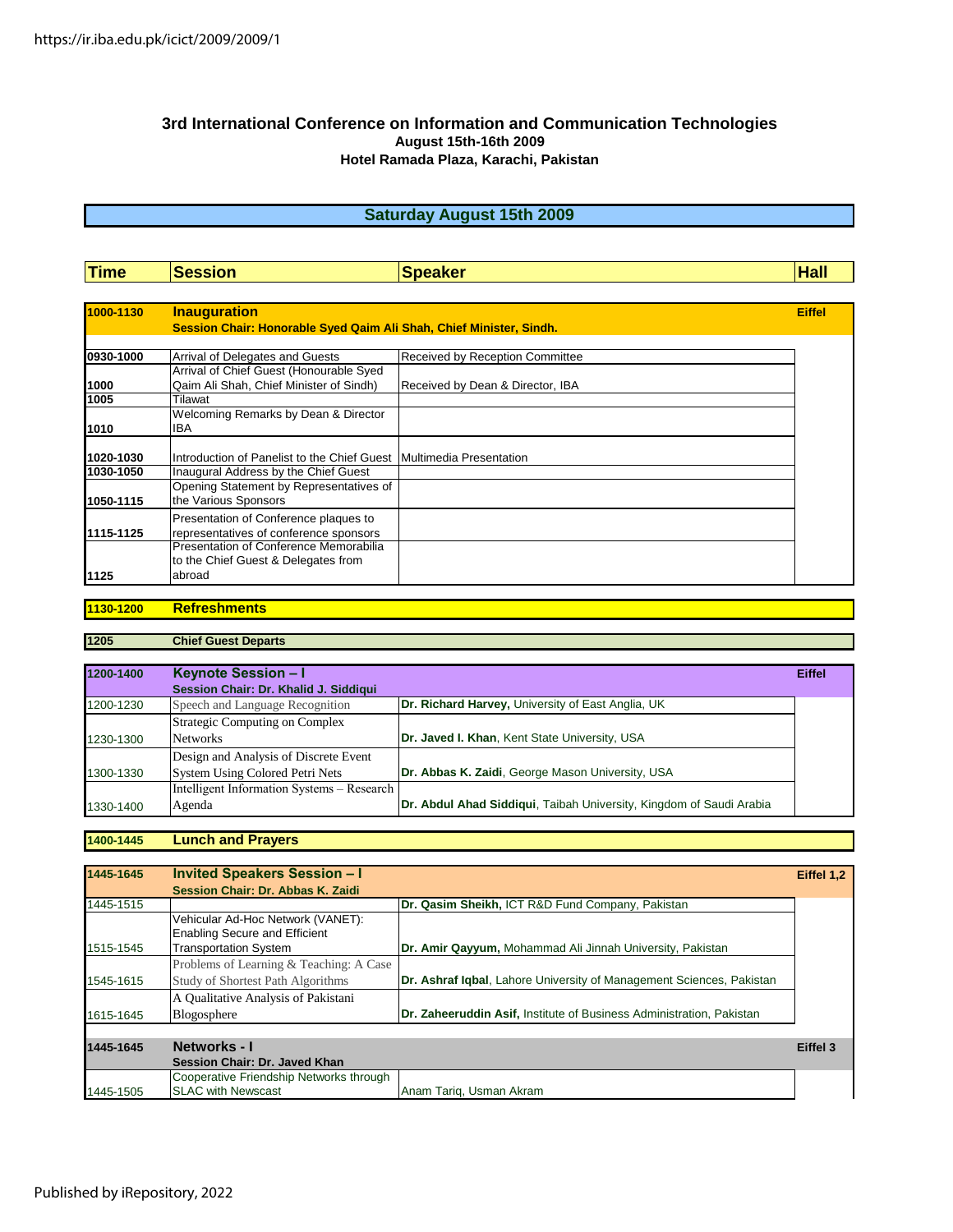|           | <b>COLLABORATIVE 3D DIGITAL</b><br>CONTENT CREATION EXPLOITING A | Muhammad Zeeshan Patoli, M. Gkion, Al-Barakati, W. Zhang, P.   |                 |
|-----------|------------------------------------------------------------------|----------------------------------------------------------------|-----------------|
| 1505-1525 | <b>GRID NETWORK</b>                                              | Newbury, and M. White                                          |                 |
|           | A COMPARATIVE ANALYSIS OF DCCP                                   |                                                                |                 |
|           | VARIANTS (CCID2, CCID3), TCP AND                                 |                                                                |                 |
|           | <b>UDP FOR MPEG4 VIDEO</b>                                       |                                                                |                 |
| 1525-1545 | <b>APPLICATIONS</b>                                              | Muhammad Ajmal Azad, Rashid Mahmood and Tahir Mehmood          |                 |
|           | <b>Investigating Access to Heterogeneous</b>                     |                                                                |                 |
|           | Storage Systems using Linked Data in                             |                                                                |                 |
| 1545-1605 | <b>UNICORE Grid Middleware</b>                                   | Shahbaz Memon, Roger Menday, A. Shiraz Memon, and Achim Streit |                 |
|           | Instantiation of way point routing for                           |                                                                |                 |
| 1605-1625 | mobile ad hoc networks                                           | Wasim Arain and Dr. Sayeed Ghani                               |                 |
|           | NETWORKS-ON-CHIP: CHALLENGES,                                    |                                                                |                 |
|           | <b>TRENDS AND MECHANISMS FOR</b>                                 |                                                                |                 |
| 1625-1645 | <b>ENHANCEMENTS</b>                                              | Omar Tayan                                                     |                 |
|           |                                                                  |                                                                |                 |
| 1445-1645 | Artificial Intelligence - I                                      |                                                                | <b>Dilshaad</b> |
|           | Session Chair: Dr. Sajjad Haider                                 |                                                                |                 |
|           | Subjective Decision Making Using Type-2                          |                                                                |                 |
| 1445-1505 | <b>Fuzzy Logic Advisor</b>                                       | <b>Owais Malik</b>                                             |                 |
|           |                                                                  | Muaz Niazi, Amnah Siddiga, Farah Mustafa, Habib Bukhari, Amer  |                 |
|           | A new Hybrid Agent-Based Modeling &                              | Hussain, Noreen Akram, Shabnum Shaheen, Fouzia Ahmed and Sarah |                 |
|           | Simulation Decision Support System For                           | Iqbal                                                          |                 |
| 1505-1525 | <b>Breast Cancer Data Analysis</b>                               |                                                                |                 |
|           | A TWO-STEP APPROACH FOR                                          |                                                                |                 |
|           | <b>IMPROVING EFFICIENCY OF</b>                                   |                                                                |                 |
|           | <b>FEEDFORWARD MULTILAYER</b>                                    |                                                                |                 |
| 1525-1545 | PERCEPTRONS NETWORK                                              | Shoukat Ullah and Zakia Hussain                                |                 |
|           |                                                                  |                                                                |                 |
|           | DNA Innovate: Visualizing DNA                                    | Muhammad Shahzad, Nazish Alia and Sadaf Mahmood                |                 |
| 1545-1605 | <b>Sequences</b>                                                 |                                                                |                 |
|           | Robust Audio Steganography via Genetic                           | Mazdak Zamani, Hamed Taherdoost, Azizah A. Manaf, Rabiah B.    |                 |
| 1605-1625 | Algorithm                                                        | Ahmad, and Akram M. Zeki                                       |                 |
| 1625-1645 |                                                                  |                                                                |                 |
|           |                                                                  |                                                                |                 |

# **1645-1715 Tea**

| 1715-1845 | <b>Invited Speakers Session - II</b>     |                                                                                                              | Eiffel 1.2      |
|-----------|------------------------------------------|--------------------------------------------------------------------------------------------------------------|-----------------|
|           | Session Chair: Dr. Abdul Ahad Siddiqui   |                                                                                                              |                 |
| 1715-1745 | Semantic Search in Digital Libraries     | Dr. Sharifullah Khan, National University of Sciences and Technology, Pakistan                               |                 |
| 1745-1815 |                                          | Dr. Shakeel Khoja, Institute of Business Administration, Pakistan                                            |                 |
| 1815-1845 | Greener Side of IT Infrastreucture       | Mr. Noman Aftab, iNVATTERA, Pakistan                                                                         |                 |
|           |                                          |                                                                                                              |                 |
| 1715-1855 | <b>Application of ICT - I</b>            |                                                                                                              | Eiffel 3        |
|           | <b>Session Chair: Dr. Ashraf Igbal</b>   |                                                                                                              |                 |
|           | <b>RISP Design Using Tightly Coupled</b> |                                                                                                              |                 |
| 1715-1735 | Reconfigurable FPGA Cores                | M.Ageel Iqbal and Uzma Saeed Awan                                                                            |                 |
|           | Using Point-to-Point 1550nm Laser for    |                                                                                                              |                 |
| 1735-1755 | <b>Outdoor Mobility</b>                  | Abdul Basit and Dr. Roshan A. Shaikh                                                                         |                 |
|           | A Framework for Finding Minimal Test     |                                                                                                              |                 |
| 1755-1815 | Vectors for Stuck-at-Faults              | Azam Beg and S.K. Hasnain                                                                                    |                 |
| 1815-1835 | Power Optimization of Relay Channels     | Fayyaz Ahmed and Z. Howard                                                                                   |                 |
| 1835-1855 |                                          |                                                                                                              |                 |
| 1715-1855 | <b>Data Mining</b>                       |                                                                                                              | <b>Dilshaad</b> |
|           | Session Chair: Dr. Sajjad Haider         |                                                                                                              |                 |
|           | <b>IMPLEMENTATION OF DATA MINING</b>     | Farrukh Saleem, Abdullah S. Al- Mudimigh, Zahid Ullah, Fahad N. Al-                                          |                 |
|           | <b>ENGINE ON CRM - IMPROVE</b>           | Aboud                                                                                                        |                 |
| 1715-1735 | <b>CUSTOMER SATISFACTION</b>             |                                                                                                              |                 |
|           | Analyzing Impact of Outliers' Detection  |                                                                                                              |                 |
|           | and Removal from the Test Sample in      |                                                                                                              |                 |
|           |                                          | Blind Source Estimation Using Multivariate Syed Rameez Naqvi, F. Rehman, S. S. Naqvi, A. Amin, I. Qayyum, S. |                 |
| 1735-1755 | <b>Calibration Techniques</b>            | Khan, W. A. Khan                                                                                             |                 |